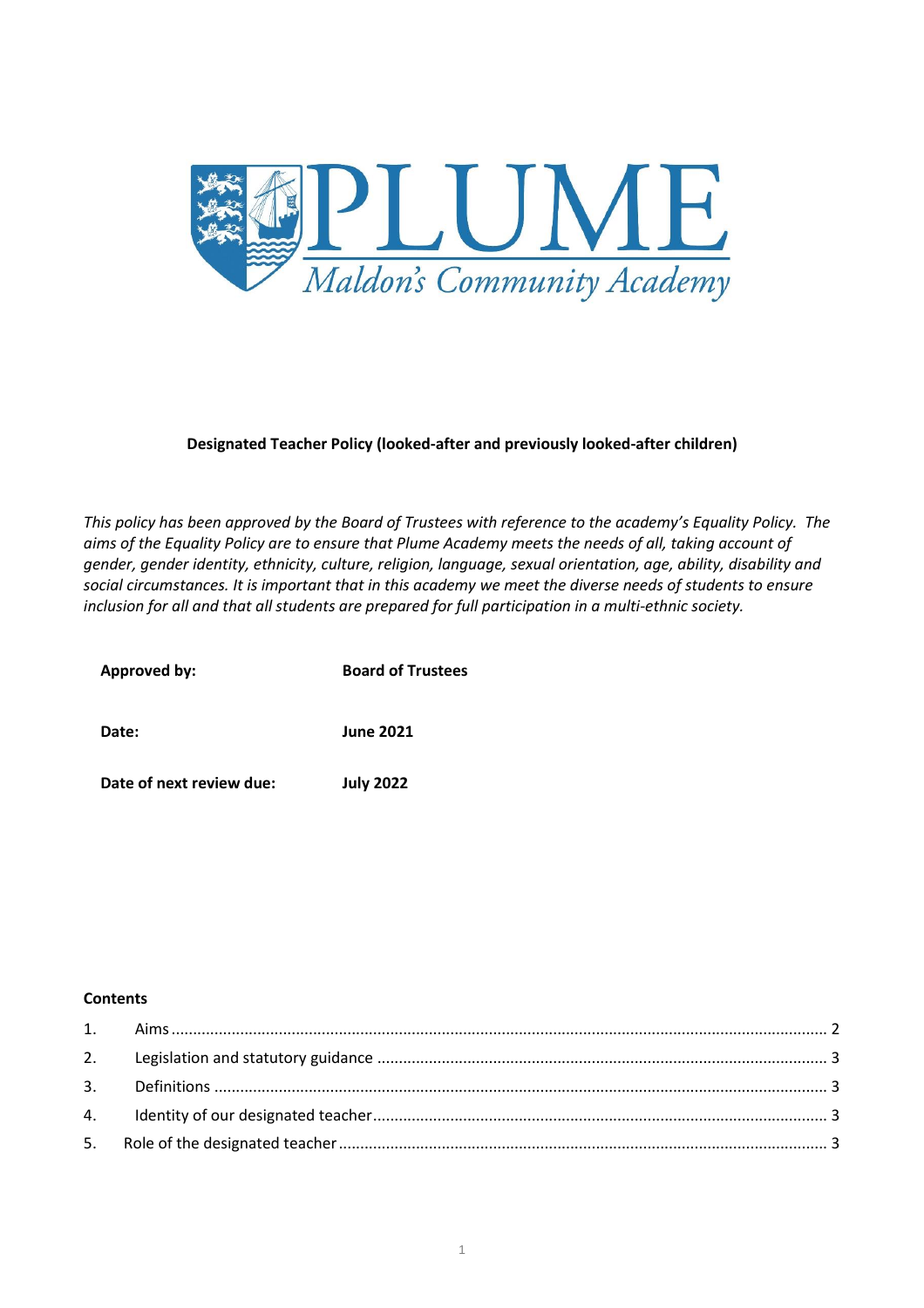| 6. |  |
|----|--|
|    |  |

### <span id="page-1-0"></span>**1. Aims**

The academy aims to ensure that:

- a suitable member of staff is appointed as the designated teacher for looked-after and previously looked-after children
- the designated teacher promotes the educational achievement of looked-after and previously looked-after children, and supports other staff members to do this too
- staff, parents, and carers are aware of the identity of the designated teacher, how to contact them and what they are responsible for.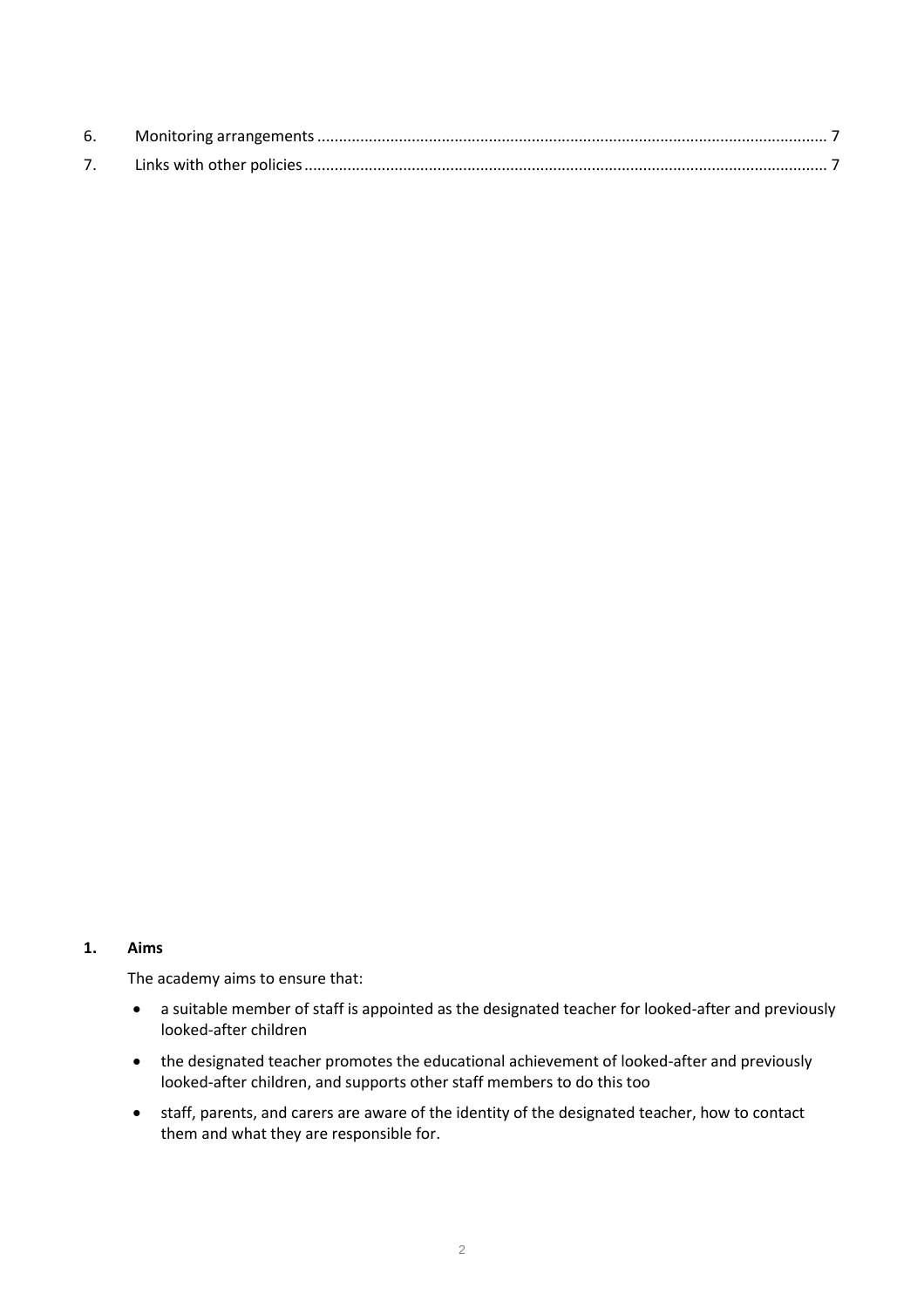# <span id="page-2-0"></span>**2. Legislation and Statutory Guidance**

This policy is based on the Department for Education's (DfE) [statutory guidance on the designated](https://www.gov.uk/government/publications/designated-teacher-for-looked-after-children)  [teacher for looked-after and previously looked-after children.](https://www.gov.uk/government/publications/designated-teacher-for-looked-after-children)

It also takes into account [section 2E](http://www.legislation.gov.uk/ukpga/2010/32/section/2E) of the Academies Act 2010.

# <span id="page-2-1"></span>**3. Definitions**

**Looked-after children** are registered students that are:

- in the care of a local authority, or
- provided with accommodation by a local authority in the exercise of its social services functions, for a continuous period of more than 24 hours

**Previously looked-after children** are registered students that fall into either of these categories:

- they were looked after by a local authority but ceased to be as a result of any of the following:
	- o a child arrangements order, which includes arrangements relating to who the child lives with and when they are to live with them
	- o a special carership order
	- o an adoption order
- they appear to the Board of Trustees to have:
	- o been in state care in a place outside of England and Wales because they would not have otherwise been cared for adequately, and
	- o ceased to be in that state care as a result of being adopted.

**Personal education plan (PEP)** is part of a looked-after child's care plan that is developed with the academy. It forms a record of what needs to happen and who will make it happen to ensure the child reaches their full potential.

**Virtual School Head (VSH)** is a local authority officer responsible for promoting the educational achievement of their authority's looked-after children, working across schools to monitor and support these students as if they were in a single academy. The VSH is also responsible for providing information and advice to schools, parents and carers in respect of previously looked-after children.

### <span id="page-2-2"></span>**4. Identity of our Designated Teacher**

Our designated teacher is the Assistant Vice-Principal for Inclusion.

You can contact them by [admin@plume.essex.sch.uk](mailto:admin@plume.essex.sch.uk)

Our designated teacher takes lead responsibility for promoting the educational achievement of looked-after and previously looked-after children at our academy. They are your initial point of contact for any of the matters set out in the section below.

The PEP Coordinator works under the guidance of the Designated Teacher.

### <span id="page-2-3"></span>**5. Role of the designated teacher**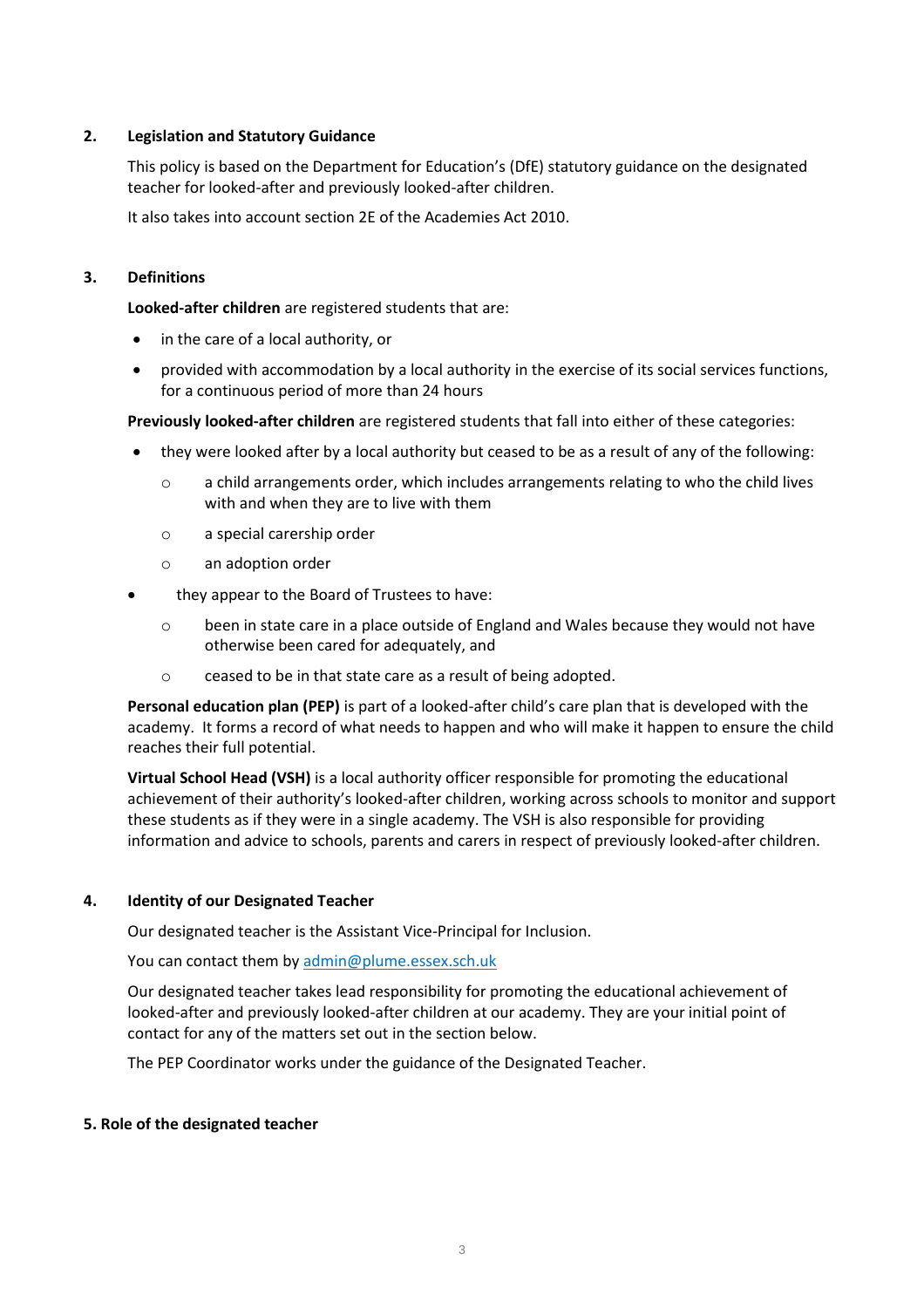The following is based on the responsibilities listed in the DfE['s statutory](https://www.gov.uk/government/publications/designated-teacher-for-looked-after-children) guidance. Although the designated teacher always has the lead responsibility, the academy has varying layers of support and individuals who assist with pastoral and administrative tasks. Tasks are appropriately delegated.

## **5.1 Leadership Responsibilities**

The designated teacher will:

- act as a central point of initial contact within the academy for any matters involving looked-after and previously looked-after children
- promote the educational achievement of every looked-after and previously looked-after child on roll by:
	- o working with VSHs
	- $\circ$  promoting a whole academy culture where the needs of these students matter and are prioritised.
- take lead responsibility for ensuring academy staff understand:
	- o the things which can affect how looked-after, and previously looked-after children learn and achieve
	- o how the whole academy supports the educational achievement of these students.
- contribute to the development and review of whole academy policies to ensure they consider the needs of looked-after and previously looked-after children
- promote a culture in which looked-after and previously looked-after children are encouraged and supported to engage with their education and other academy activities
- act as a source of advice for teachers about working with looked-after and previously lookedafter children
- work directly with looked-after and previously looked-after children and their parents and carers to promote good home-academy links, support progress and encourage high aspirations
- have lead responsibility for the development and implementation of looked-after children's PEPs
- work closely with the academy's designated safeguarding lead to ensure that any safeguarding concerns regarding looked-after and previously looked-after children are quickly and effectively responded to
- involve parents and carers of previously looked-after children in decisions affecting their child's education.

### **5.2 Supporting Looked-after Children**

The designated teacher will:

- make sure looked-after children's PEPs meet their needs by working closely with other teachers to assess each child's specific educational needs
- have overall responsibility for leading the process of target-setting in PEPs
- monitor and track how looked-after children's attainment progresses under their PEPs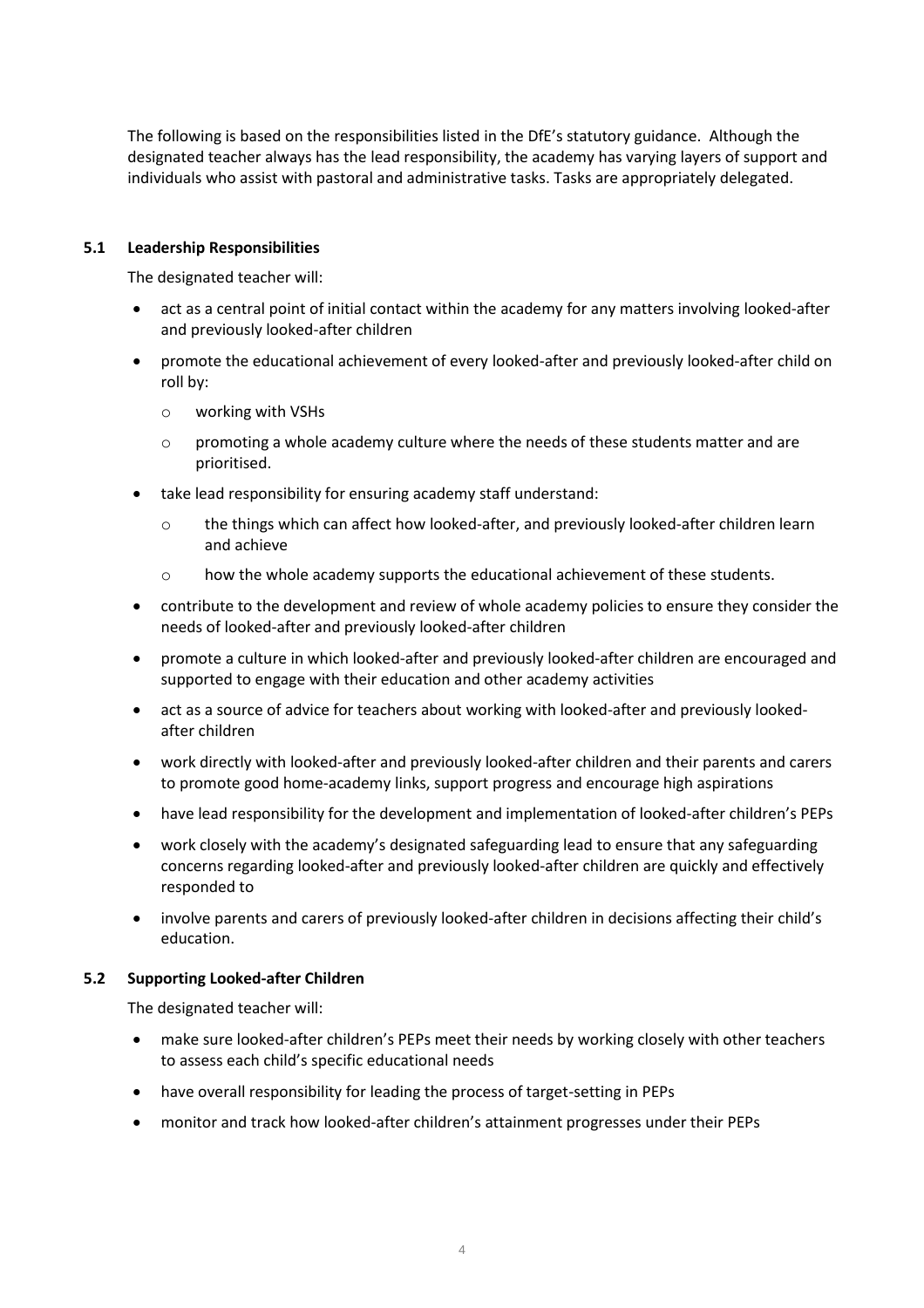- if a child is not on track to meet their targets, be instrumental in agreeing the best way forward with them in order to make progress, and ensure that this is reflected in their PEP
- ensure the identified actions of PEPs are put in place
- during the development and review of PEPs, help the academy and relevant local authority decide what arrangements work best for students
- ensure that:
	- $\circ$  a looked-after child's PEP is reviewed before the statutory review of their care plan this includes making sure the PEP is up to date and contains any new information since the last PEP review, including whether agreed provision is being delivered
	- $\circ$  PEPs are clear about what has or has not been taken forward, noting what resources may be required to further support the child and from where these may be sourced
	- o the updated PEP is passed to the child's social worker and VSH ahead of the statutory review of their care plan
- transfer a looked-after child's PEP to their next academy or college, making sure it is up to date and that the local authority responsible for looking after them has the most recent version.

### **5.3 Supporting Both Looked-after Children and Previously Looked-after Children**

The designated teacher will:

- ensure the specific needs of looked-after and previously looked-after children are understood by staff and reflected in how the academy uses student premium funding
- work with VSHs to agree how student premium funding for looked-after children can most effectively be used to improve their attainment
- help raise the awareness of parents and carers of previously looked-after children about student premium funding and other support for these children
- play a key part in decisions on how student premium funding is used to support previously looked-after children
- encourage parents and carers involvement in deciding how student premium funding is used to support their child, and be the main contact for queries about its use
- ensure teachers have awareness and understanding of the specific needs of looked-after and previously looked-after children in areas like attendance, homework, behaviour and future career planning
- be aware of the special educational needs (SEN) of looked-after and previously looked-after children, and make sure teachers also have awareness and understanding of this
- ensure the **SEND code of practice**, as it relates to looked-after children, is followed
- make sure PEPs work in harmony with any education, health and care (EHC) plans that a lookedafter child may have
- ensure that, with the help of VSHs, they have the skills to identify signs of potential SEN issues in looked-after and previously looked-after children, and know how to access further assessment and support where necessary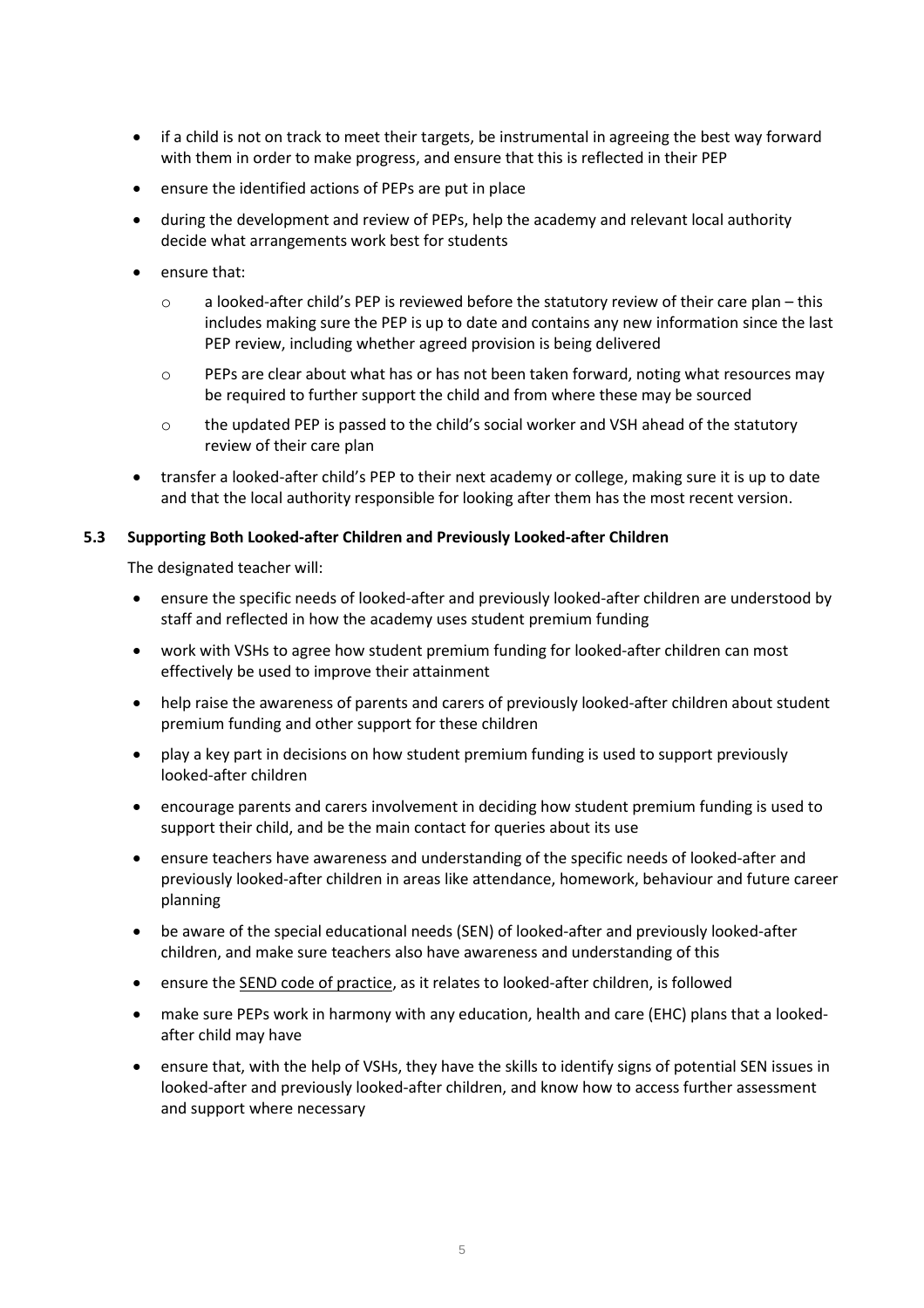- ensure that they and other staff can identify signs of potential mental health issues in lookedafter and previously looked-after children and understand where the academy can draw on specialist services
- put in place robust arrangements to have strengths and difficulties questionnaires (SDQs) completed for looked-after children, and use the results of these SDQs to inform PEPs
- put in place mechanisms for understanding the emotional and behavioural needs of previously looked-after children.

### **5.4 Relationships Beyond the Academy**

The designated teacher will:

- proactively engage with social workers and other professionals to enable the academy to respond effectively to the needs of looked-after and previously looked-after children
- discuss with social workers how the academy should engage with birth parents, and ensure the academy is clear about who has parental responsibility and what information can be shared with whom
- be open and accessible to parents and carers of previously looked-after children and encourage them to be actively involved in their children's education
- proactively build relationships with local authority professionals, such as VSHs and SEN departments
- consider how the academy works with others outside of the academy to maximise the stability of education for looked-after children, such as:
	- o finding ways of making sure the latest information about educational progress is available to contribute to the statutory review of care plans
	- o ensuring mechanisms are in place to inform VSHs when looked-after children are absent without authorisation and work with the responsible authority to take appropriate safeguarding action
	- o talking to the child's social worker and/or other relevant parties in the local authority regarding any decisions about changes in care placements which will disrupt the child's education, providing advice about the likely impact and what the local authority should do to minimise disruption
	- o making sure that, if a looked-after child moves academy, their new designated teacher receives any information needed to help the transition process
- seek advice from VSHs about meeting the needs of individual previously looked-after children, but only with the agreement of their parents or carers
- make sure that for each looked-after child:
	- $\circ$  there is an agreed process for how the academy works in partnership with the child's carer and other professionals, such as their social worker, in order to review and develop educational progress
	- $\circ$  school policies are communicated to their carer and social worker and, where appropriate, birth parents
	- o teachers know the most appropriate person to contact where necessary, such as who has the authority to sign permission slips.